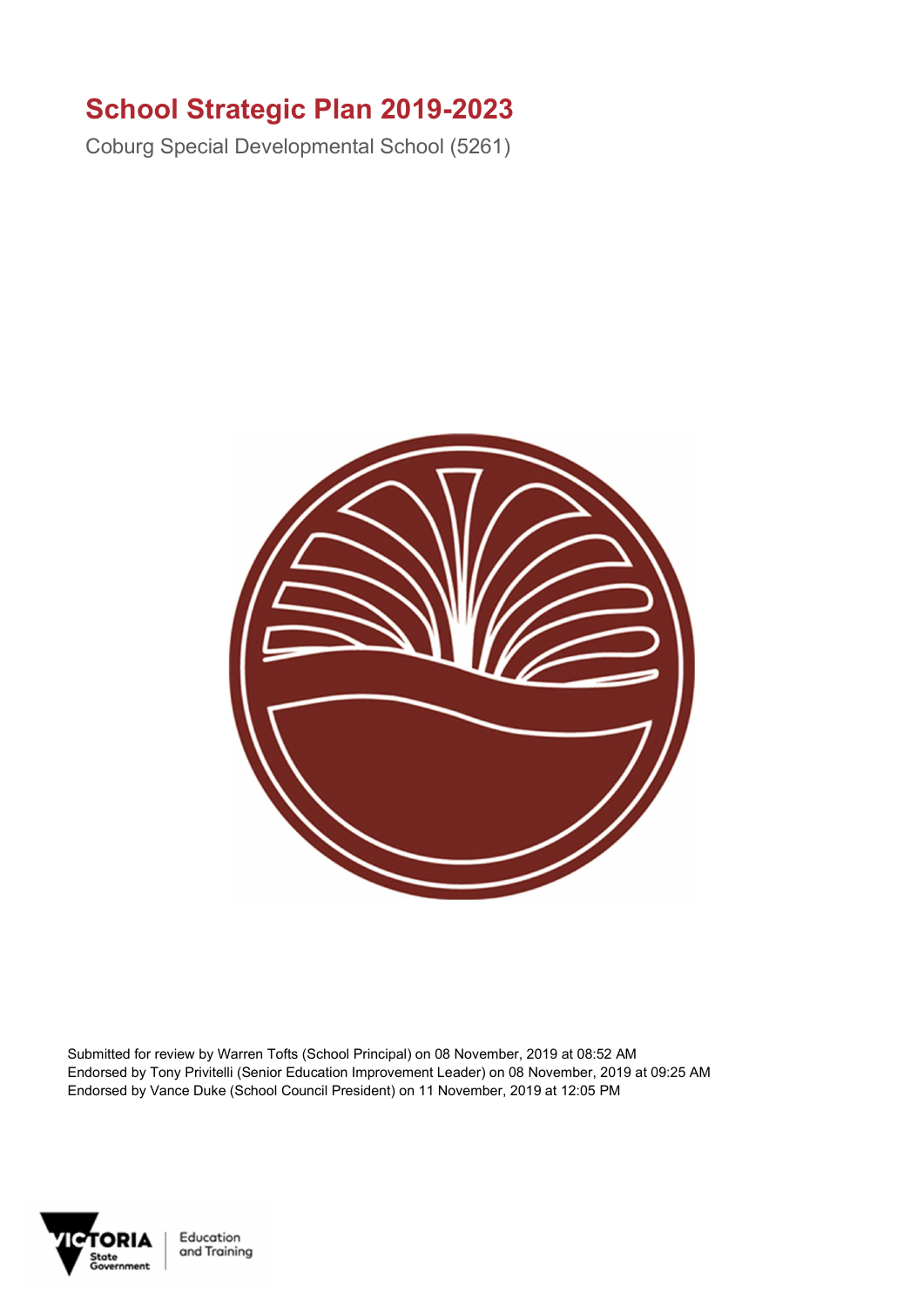## School Strategic Plan - 2019-2023

Coburg Special Developmental School (5261)

| <b>School vision</b> | At Coburg SDS we strive to provide all students with the skills needed to meet their full potential through our child centred learning<br>approach. Students are empowered to be active members of the school and wider community by building independence,<br>communication and relationships. We work together as a team to provide a positive, safe and engaging learning environment where<br>student voice and readiness for life after school is at the centre of our teaching and learning.                                                                                                                                                                                                                                                                                                                                                                                                                                                                                                                                                                                                                                                                                                                                                                                                                                                                                                         |
|----------------------|------------------------------------------------------------------------------------------------------------------------------------------------------------------------------------------------------------------------------------------------------------------------------------------------------------------------------------------------------------------------------------------------------------------------------------------------------------------------------------------------------------------------------------------------------------------------------------------------------------------------------------------------------------------------------------------------------------------------------------------------------------------------------------------------------------------------------------------------------------------------------------------------------------------------------------------------------------------------------------------------------------------------------------------------------------------------------------------------------------------------------------------------------------------------------------------------------------------------------------------------------------------------------------------------------------------------------------------------------------------------------------------------------------|
| <b>School values</b> | Coburg SDS has a well-developed curriculum for students with a disability and uses a Child Centred Learning approach that works<br>towards meeting the individual needs of each student. Learning goals for each student are established through negotiated education<br>plans developed in collaboration between the team around the learner, which can include education staff, therapy staff, and families.<br>The school employs speech and occupational therapists to support our students to ensure that all students can engage as effectively<br>as possible with the curriculum.<br>Our school follows the School Wide Positive Behaviour Supports (SWPBS) framework and we are a part of the Northern Network<br>Training group as well as a Northern Special Schools Network. SWPBS has been developed from evidence and data; demonstrating<br>the most effective ways to prevent and respond to problem behaviour at school. Research has shown that SWPBS is successful in<br>reducing problem behaviour, improving school culture, and increasing academic performance.<br>Our school values are Building Independence, Building Communication and Building Relationships. These values were developed<br>with input from staff and families during 2017 and reflected upon in 2019 during the review process. Our values reflect what is<br>important to everyone in our school community. |
|                      | <b>Building Independence</b><br>Coburg SDS believes that every child can learn and every child has the right to a safe and engaging learning environment. All<br>students are supported to develop their own abilities in the area of independence and life skills. Our school looks at learning as a<br>continuous process and a lifelong journey for both students and staff. All students learn in their own way and the team around the<br>learner (teacher, education support, therapy staff) work together to identify the student's strengths and needs so they can build an<br>educational program suited to the child.<br><b>Building Communication</b><br>Coburg SDS has a communication policy based on the Communication Bill of Rights which advocates that "all people with a disability<br>of any extent or severity have a basic right to affect, through communication, the conditions of their existence." Students at Coburg<br>SDS are supported to find their voice through a range of Augmentative and Alternative Communication (AAC) and Visual Supports.<br>They are encouraged to make choices, accept, reject and make comments. Our School has a Student Voice Coordinator who works<br>to embed practices from the Amplify Program which include developing student leadership and student decision making throughout                                                         |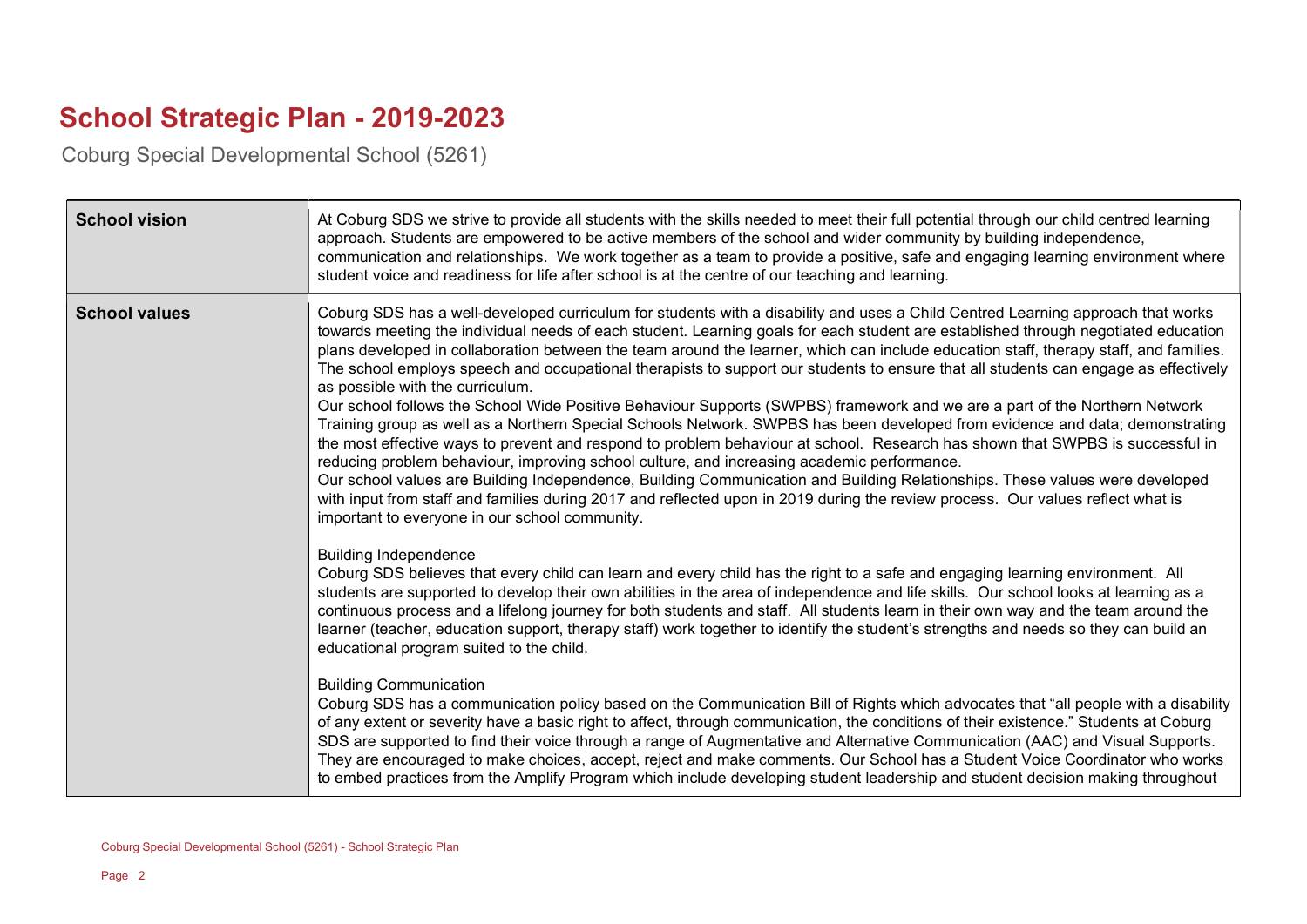|                             | the school as well as building agency in their own learning. Our school has a communication team working towards us becoming a<br>communication accessible school where all members of our community are able to engage in successful interactions by catering to<br>their communication needs.                                                                                                                                                                                                                                                                                                                                                                                                                                                                                                                                                                                                                                                                                                                                                                                                                                                                                                                                                                                                                                                                                                                                                                                                                                                                                                                                                                                                                                                                                                                                                                                                                                                                                                                                                                                                                                                                                                                                                                                                                                  |
|-----------------------------|----------------------------------------------------------------------------------------------------------------------------------------------------------------------------------------------------------------------------------------------------------------------------------------------------------------------------------------------------------------------------------------------------------------------------------------------------------------------------------------------------------------------------------------------------------------------------------------------------------------------------------------------------------------------------------------------------------------------------------------------------------------------------------------------------------------------------------------------------------------------------------------------------------------------------------------------------------------------------------------------------------------------------------------------------------------------------------------------------------------------------------------------------------------------------------------------------------------------------------------------------------------------------------------------------------------------------------------------------------------------------------------------------------------------------------------------------------------------------------------------------------------------------------------------------------------------------------------------------------------------------------------------------------------------------------------------------------------------------------------------------------------------------------------------------------------------------------------------------------------------------------------------------------------------------------------------------------------------------------------------------------------------------------------------------------------------------------------------------------------------------------------------------------------------------------------------------------------------------------------------------------------------------------------------------------------------------------|
|                             | <b>Building Relationships</b><br>Coburg SDS believes that having positive relationships enhances the quality of life for our students, their families and the community<br>in which they are engaged. Play based learning in the Early Years helps to build the foundation of the social learning needed to later<br>participate in group activities, projects and community activities. Students learn how to engage the community in a safe and positive<br>way through life skills and health and wellbeing programs. Students have opportunities to engage in our local community through<br>activities which include shopping, Café Coburg, school incursions, swimming, interschool sport and visits to the local library.                                                                                                                                                                                                                                                                                                                                                                                                                                                                                                                                                                                                                                                                                                                                                                                                                                                                                                                                                                                                                                                                                                                                                                                                                                                                                                                                                                                                                                                                                                                                                                                                 |
| <b>Context challenges</b>   | Coburg SDS is a dynamic Special Developmental School situated in the North Western region of Melbourne. We provide a friendly<br>and caring environment that enhances learning, personal growth and well-being for all students. The school caters for families from<br>the northern and western suburbs, from a range of socio-economic and ethnic background. Students attending the school generally<br>reside within our designated transport area.<br>Our school currently caters for 52 students with a primary diagnosis of developmental delay or intellectual disability. Many of our<br>students have other additional needs that affect their learning including but not limited to autism, communication and high sensory<br>needs. We provide a caring and challenging environment that enhances learning, personal growth and well-being for all students.<br>Our school offers the opportunity for some of our primary aged students to attend our Coburg North Primary School classrooms.<br>These classes are designed to offer greater opportunities for our students to engage and socialise with their mainstream peers.<br>Our school is culturally diverse with 40% of families having a language background other than English (LOTE), with the largest LOTE<br>groups being Chinese (Mandarin) and Arabic. The school also has strong representation from the Koorie community. We are proud<br>of our diversity and inclusive school community.<br>Our key challenges for the new Strategic Plan focus on the need to develop an agreed pedagogical approach to enable a consistent<br>delivery of teaching and learning. This approach will continue to take account of learning, behavioural and sensory needs and aims<br>to reduce variability, yet still be differentiated for individual need. We will particularly concentrate efforts on those students that are<br>readily disengaged.<br>Student voice and agency in their learning will also be a major focus across this Strategic Plan. Evidence of student voice in goal<br>setting is quite limited and largely dependent on students' capability and ability to communicate. It is anticipated that the<br>concentrated work continued to be done on building students' communication capacity will open up opportunities in this area. |
| Intent, rationale and focus | Coburg SDS is committed to providing a safe, secure and stimulating learning environment for all students. We understand that<br>students reach their full potential only when they are happy, healthy, confident and feel safe, and that a positive school culture helps<br>to engage students and support them in their learning. Our school acknowledges that student wellbeing and student learning<br>outcomes are closely linked. The school is also committed to providing the necessary support to ensure our students are developed<br>intellectually, physically, emotionally and socially. All of our students have a moderate to severe intellectual disability and need                                                                                                                                                                                                                                                                                                                                                                                                                                                                                                                                                                                                                                                                                                                                                                                                                                                                                                                                                                                                                                                                                                                                                                                                                                                                                                                                                                                                                                                                                                                                                                                                                                             |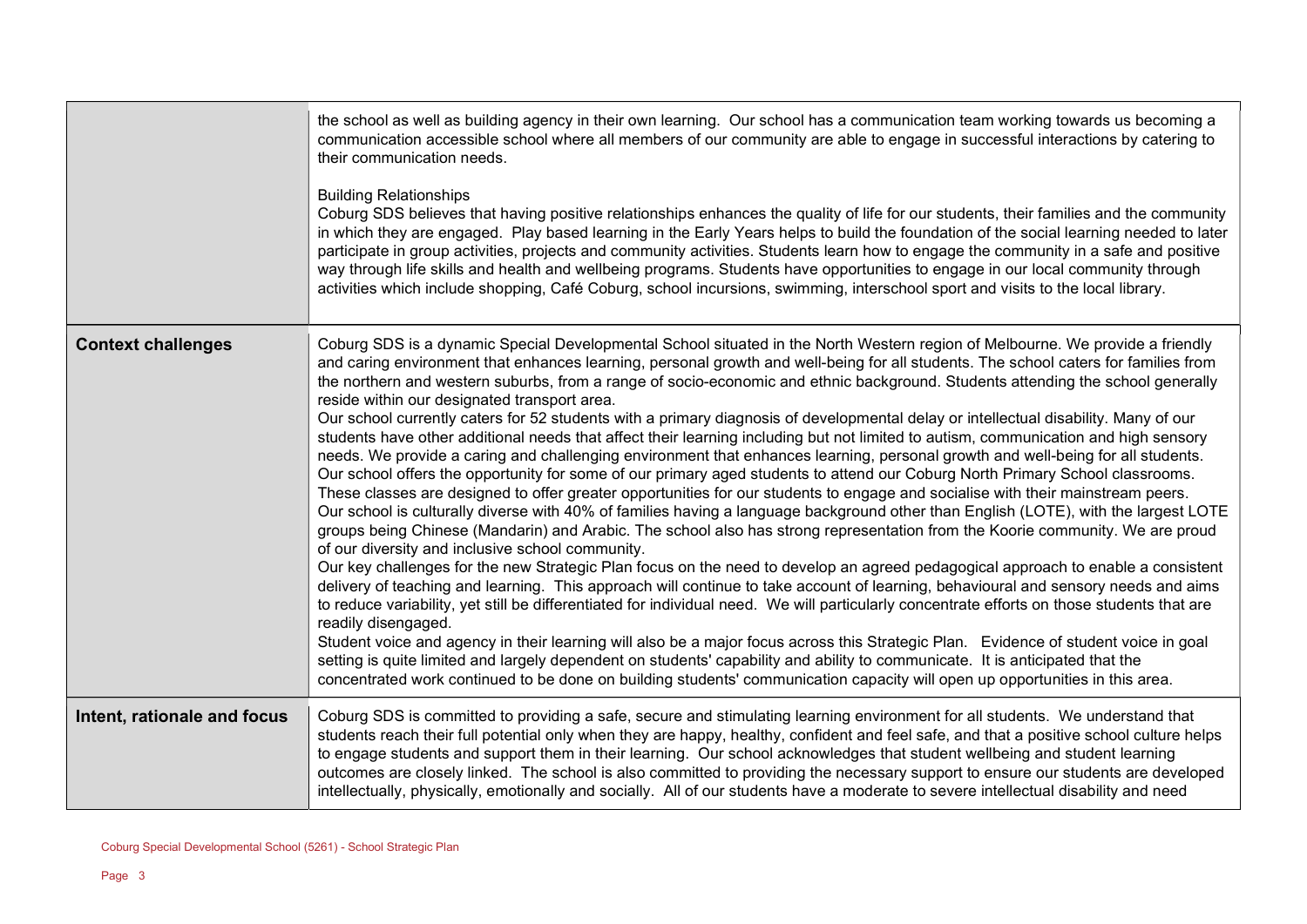| additional support to learn to communicate, engage with others and develop independence. The Child Centred Learning (CCL)<br>approach ensures that each student has an Individualised Learning Program which meets their specific needs and is reflected upon<br>each week at CCL meetings. Students' goals and tasks are broken down into achievable steps during these meetings with a<br>particular focus each week during flexi and fixed sessions with support from therapy staff.<br>Over the next four years of this Strategic Plan, we will be prioritising the following areas:<br>* improving each student's ability to communicate because we see communication as essential to learning and<br>that this would positively impact student self regulation and emotional well being.<br>* strengthening each student's emotional and social wellbeing by supporting ongoing complex health and<br>wellbeing needs, we will continue to build strong processes that enable an inclusive, safe and orderly environment.<br>* empowering students to take a lead in their learning as once students have a means of communication, they<br>are able to access opportunities for voice and agency in their learning. We are looking at identifying and maximising those<br>opportunities within our teaching and learning programs. Opportunities for student leadership roles will also be investigated and put<br>into practice throughout this period. |  |
|-----------------------------------------------------------------------------------------------------------------------------------------------------------------------------------------------------------------------------------------------------------------------------------------------------------------------------------------------------------------------------------------------------------------------------------------------------------------------------------------------------------------------------------------------------------------------------------------------------------------------------------------------------------------------------------------------------------------------------------------------------------------------------------------------------------------------------------------------------------------------------------------------------------------------------------------------------------------------------------------------------------------------------------------------------------------------------------------------------------------------------------------------------------------------------------------------------------------------------------------------------------------------------------------------------------------------------------------------------------------------------------------------------------------------------------------------------------------|--|
|-----------------------------------------------------------------------------------------------------------------------------------------------------------------------------------------------------------------------------------------------------------------------------------------------------------------------------------------------------------------------------------------------------------------------------------------------------------------------------------------------------------------------------------------------------------------------------------------------------------------------------------------------------------------------------------------------------------------------------------------------------------------------------------------------------------------------------------------------------------------------------------------------------------------------------------------------------------------------------------------------------------------------------------------------------------------------------------------------------------------------------------------------------------------------------------------------------------------------------------------------------------------------------------------------------------------------------------------------------------------------------------------------------------------------------------------------------------------|--|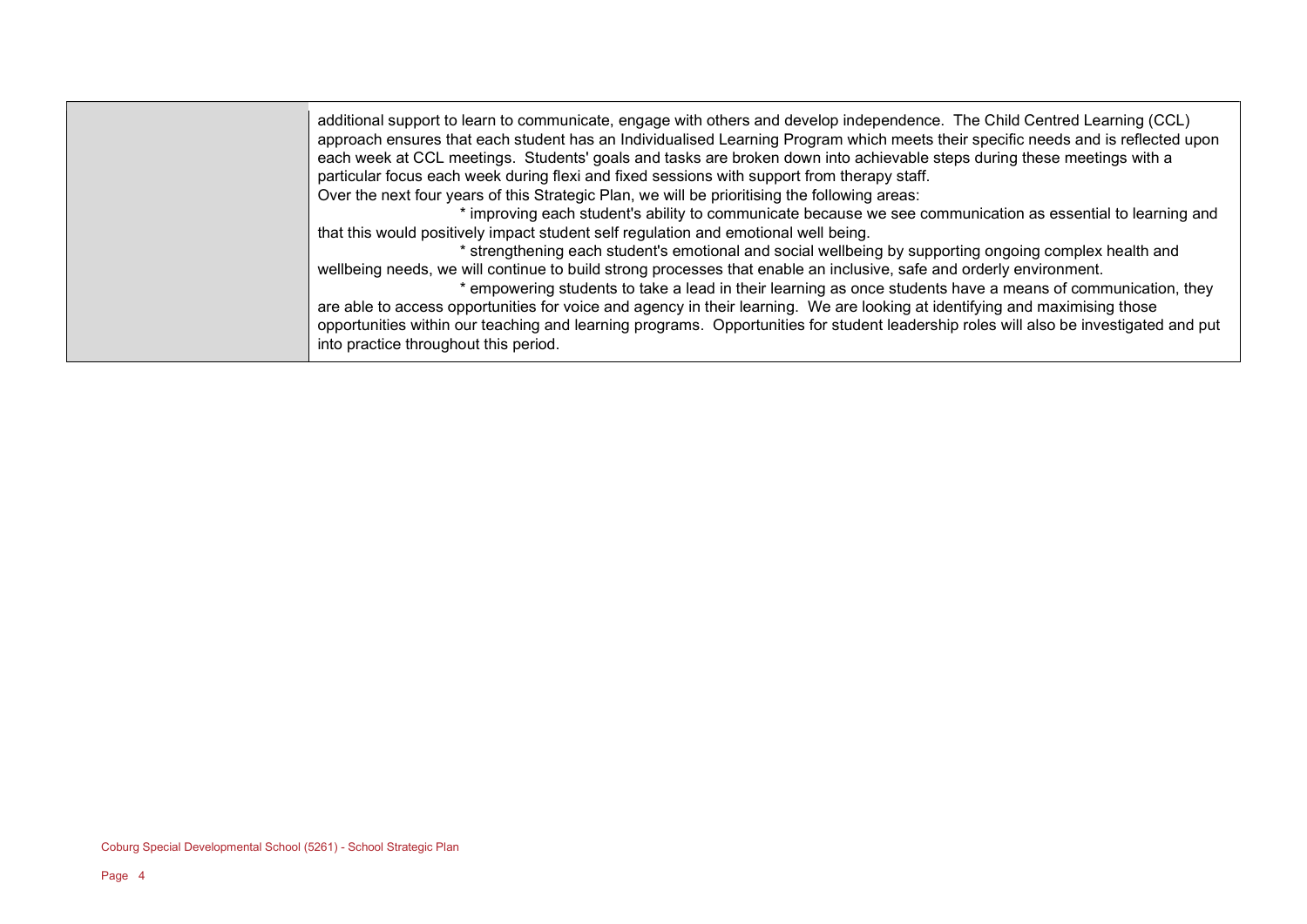## School Strategic Plan - 2019-2023

Coburg Special Developmental School (5261)

| Goal 1                                                                                   | Improve each student's ability to communicate                                                                                                                                                                                                                                                                               |
|------------------------------------------------------------------------------------------|-----------------------------------------------------------------------------------------------------------------------------------------------------------------------------------------------------------------------------------------------------------------------------------------------------------------------------|
| Target 1.1                                                                               | By 2023, the percentage of students who achieve growth within or between bands in Victorian Curriculum Speaking and<br>Listening will increase from 59% to 80%                                                                                                                                                              |
| Target 1.2                                                                               | By 2023, improve whole school student communication profile scores for:<br>O Request attention to self/initiate communication from 2.47 (2018 average) to 3.47<br>○ Accepting from 2.70 (2018 average) to 3.70<br>○ Rejecting from 2.72 (2018 average) to 3.72<br>○ Following instructions from 2.40 (2018 average) to 3.40 |
| Target 1.3                                                                               | By 2023, improve the positive response rate for School Climate factor collective focus on student learning from 63% to<br>79%                                                                                                                                                                                               |
| <b>Key Improvement Strategy 1.a</b><br>Evaluating impact on learning                     | Deepen staff understanding to assess and use data and evidence to inform point of need teaching and learning                                                                                                                                                                                                                |
| <b>Key Improvement Strategy 1.b</b><br>Evidence-based high-impact teaching<br>strategies | Develop a professional learning community to build practice excellence                                                                                                                                                                                                                                                      |
| <b>Key Improvement Strategy 1.c</b>                                                      | Implement an agreed whole school approach to teaching and learning in Speaking and Listening                                                                                                                                                                                                                                |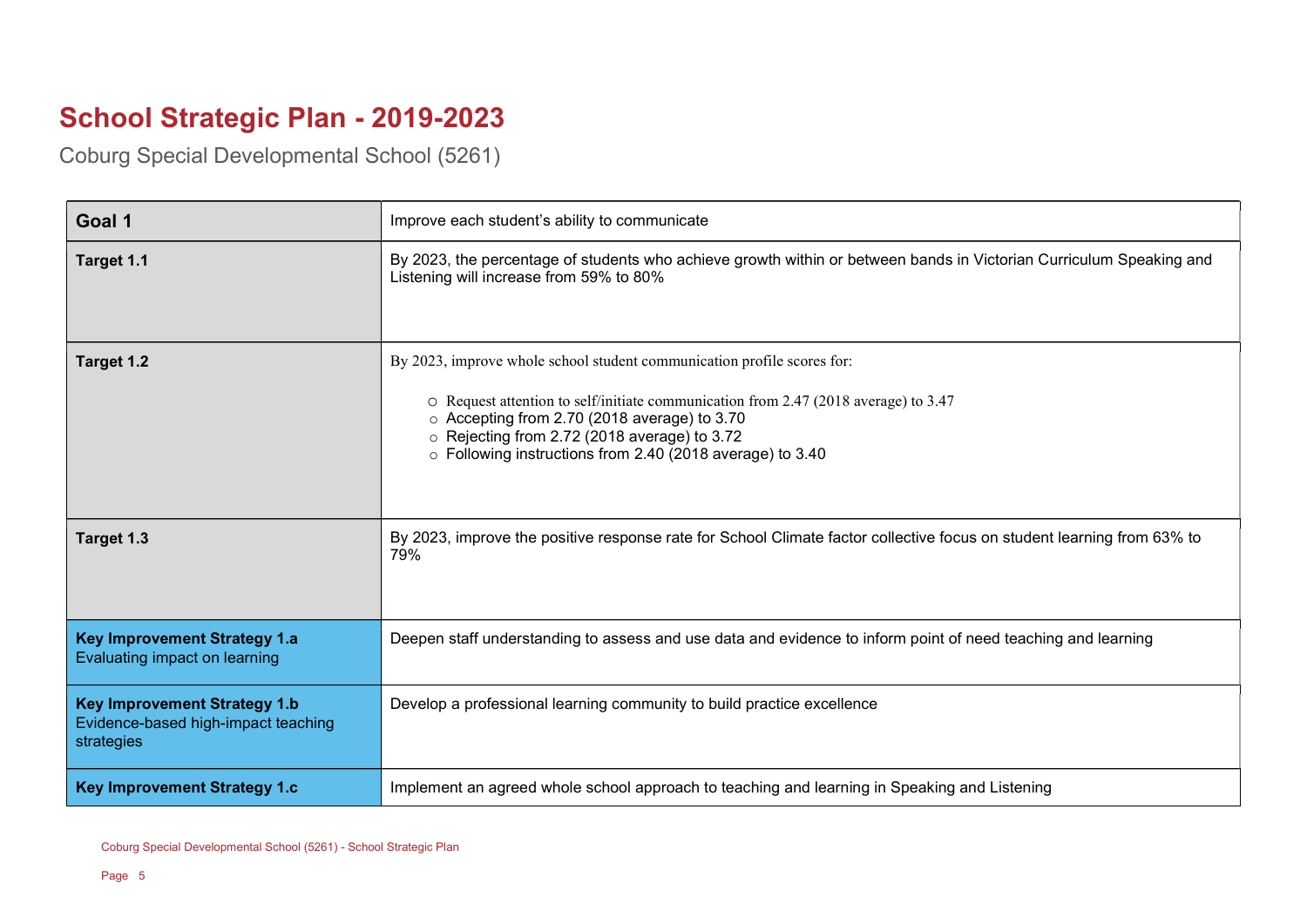| Curriculum planning and assessment                                    |                                                                                                                                                                                                                                                   |
|-----------------------------------------------------------------------|---------------------------------------------------------------------------------------------------------------------------------------------------------------------------------------------------------------------------------------------------|
| Goal 2                                                                | Strengthen each student's emotional and social wellbeing                                                                                                                                                                                          |
| Target 2.1                                                            | By 2023, reduce the number of high level incidents for students with behaviour support plans, that are reported as IRIS<br>(Incident Reporting Information System) alerts, from around 30 (in 2019) to 20 or less per year.                       |
| Target 2.2                                                            | By 2023, reduce the average number of unapproved absence days per year from 10.6 to 6.0 days per student                                                                                                                                          |
| Target 2.3                                                            | By 2023, improve the percentage of positive responses for Student Attitudes to School Survey factors:<br>○ School connectedness (Sense of belonging) from 78% to 83%<br>Sense of inclusion from 83% to 88%<br>o Managing bullying from 75% to 80% |
| Key Improvement Strategy 2.a<br>Health and wellbeing                  | Embed a whole school framework of tiered positive support                                                                                                                                                                                         |
| <b>Key Improvement Strategy 2.b</b><br>Parents and carers as partners | Strengthen the home-school-community partnerships                                                                                                                                                                                                 |
| Goal 3                                                                | Empower students to take a lead in their learning                                                                                                                                                                                                 |
| Target 3.1                                                            | By 2023, improve the percentage of positive responses for Student Attitudes to School Survey factors:                                                                                                                                             |
|                                                                       | O Student voice and agency from 83% to 88%<br>o High expectations for success from 67% to 72%                                                                                                                                                     |